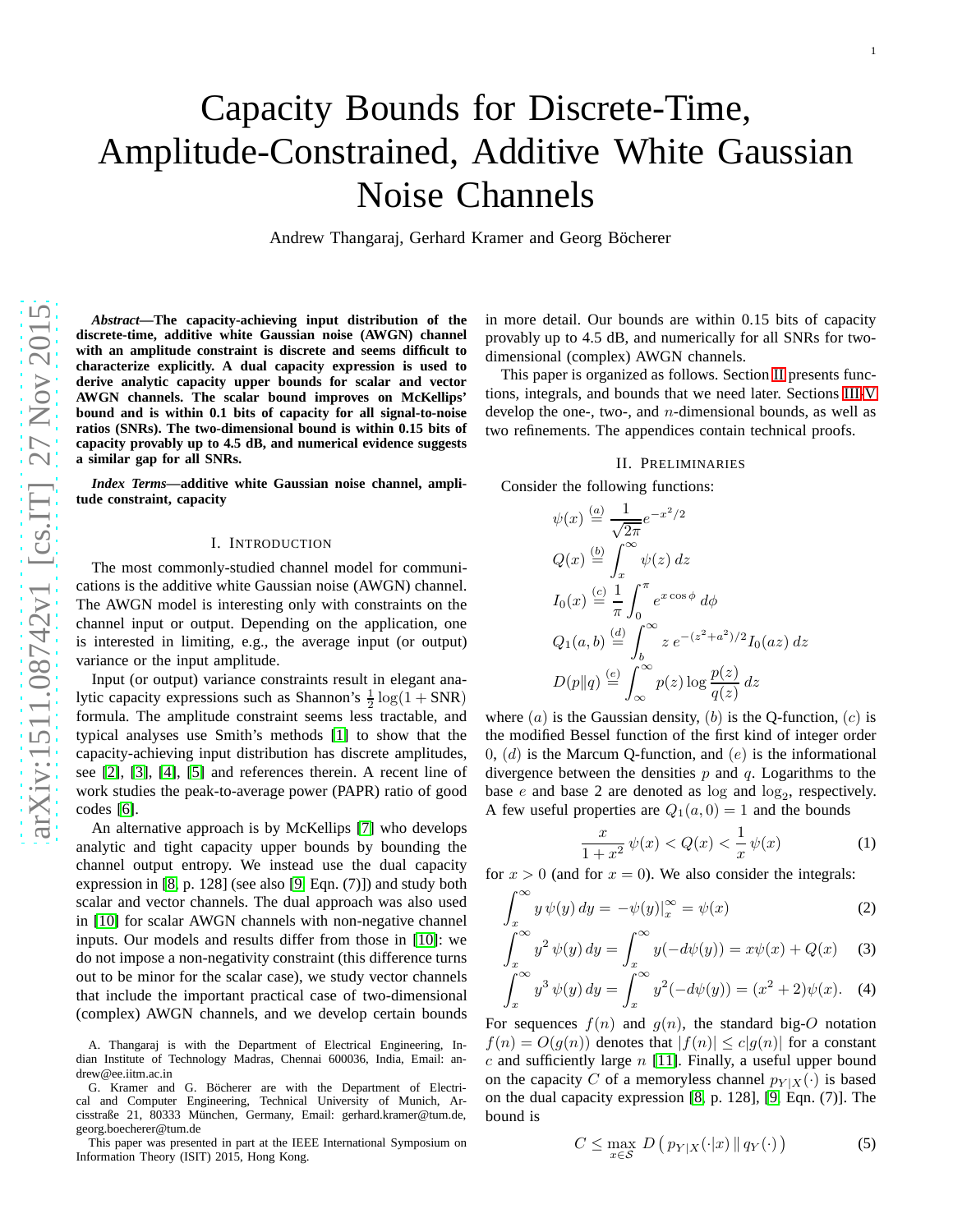

<span id="page-1-1"></span>Fig. 1. Test densities for the real AWGN channel.

<span id="page-1-0"></span>where  $q_Y(\cdot)$  is any choice of "test" density  $q_Y(\cdot)$  and S is the set of permitted x.

## III. REAL AWGN CHANNEL

Consider the real-alphabet AWGN channel

$$
Y = X + Z \tag{6}
$$

where  $Z$  is a Gaussian random variable with mean  $0$  and variance 1. The channel density is

$$
p_{Y|X}(y|x) = \psi(y-x). \tag{7}
$$

Consider the amplitude constraint  $|X| \le A$  where  $A > 0$ . We choose a family of test densities

$$
q_Y(y) = \begin{cases} \frac{\beta}{2A}, & |y| \le A\\ \frac{1-\beta}{\sqrt{2\pi}}e^{-(y-A)^2/2}, & |y| > A \end{cases}
$$
 (8)

where  $\beta \in [0, 1]$  is a parameter to be optimized. The test density is illustrated in Fig. [1.](#page-1-1) It is a mixture of two distributions, a uniform distribution in the interval  $|y| \leq A$  and a "split" and scaled" Gaussian density for  $|y| > A$ . The parameter  $\beta$ specifies the mixing proportion.

Inserting  $(8)$  into the divergence in  $(5)$ , we have

$$
D (p_{Y|X}(\cdot|x)||q_Y(\cdot))
$$
  
=  $\int_{-\infty}^{\infty} p_{Y|X}(y|x) \log \frac{p_{Y|X}(y|x)}{q_Y(y)} dy$   
=  $-\log (\sqrt{2\pi e}) - \log (\frac{\beta}{2A}) [1 - Q(A+x) - Q(A-x)]$   
 $- \log (\frac{1-\beta}{\sqrt{2\pi}}) [Q(A+x) + Q(A-x)]$   
+  $\frac{1}{2} \{[(A+x)^2 + 1]Q(A+x) - (A+x)\psi(A+x)$   
+  $[(A-x)^2 + 1]Q(A-x) - (A-x)\psi(A-x) \}$   
=  $\log \frac{2A}{\beta\sqrt{2\pi e}} + \log \frac{\beta\sqrt{2\pi e}}{(1-\beta)2A} [Q(A-x) + Q(A+x)]$   
+  $\frac{1}{2} [g(A-x) + g(A+x)]$  (9)

where  $g(u) \triangleq u^2 Q(u) - u\psi(u)$ .

## *A. McKellips' bound*

Using [\(1\)](#page-0-2), we readily see that  $g(u) \leq 0$  for  $u > 0$ . By symmetry, we may restrict attention to  $0 \le x \le A$  so that  $g(A-x) + g(A+x) \le 0$ . Using [\(9\)](#page-1-3), we thus have

$$
D(p_{Y|X}(\cdot|x)||q_Y(\cdot)) \le \log \frac{2A}{\beta\sqrt{2\pi e}}
$$
  
+ 
$$
\log \frac{\beta\sqrt{2\pi e}}{(1-\beta)2A} [Q(A-x) + Q(A+x)].
$$
 (10)

To recover McKellips' bound [\[7\]](#page-7-6), we choose

<span id="page-1-5"></span><span id="page-1-4"></span>
$$
\beta = \frac{2A}{\sqrt{2\pi e} + 2A} \tag{11}
$$

to make the second term in [\(10\)](#page-1-4) equal to zero, and obtain

$$
C \le \log\left(1 + \frac{2A}{\sqrt{2\pi e}}\right). \tag{12}
$$

We now combine [\(12\)](#page-1-5) with the capacity under the (weaker) average power constraint  $E[X^2] \leq A^2$ . The noise power is 1 so the signal-to-noise ratio (SNR) is  $P = \sqrt{A}$ . We thus arrive at McKellips' bound in [\[7\]](#page-7-6):

$$
C \le \min\left\{\log\left(1+\sqrt{\frac{2P}{\pi e}}\right), \frac{1}{2}\log\left(1+P\right)\right\}.
$$
 (13)

Observe that the high-SNR power loss is  $10 \log_{10}(\pi e/2) \approx$ 6.30 dB. However, this comparison is based on equating the maximum power  $P$  with the average power. Instead, if we use the uniform distribution for  $X$  then the average power is  $P/3$  and the high-SNR power loss reduces to the high-SNR shaping loss of  $10 \log_{10}(\pi e/6) \approx 1.53$  dB (see [\[12\]](#page-7-11)).

# <span id="page-1-2"></span>*B. Refined Bound*

McKellips' bound seems tight for high SNR, roughly above 6 dB. For low SNR, below 0 dB, the average-constraint bound  $\frac{1}{2}$  log(1+P) is tight. For the intermediate range between 0 to 6 dB, we derive a better bound next.

Consider  $\beta$  for which  $\log \frac{\beta \sqrt{2\pi e}}{(1-\beta)2A}$  is positive, i.e., consider the range

<span id="page-1-7"></span>
$$
\beta \ge \frac{2A}{\sqrt{2\pi e} + 2A}.\tag{14}
$$

Observe that  $Q(A-x) + Q(A+x)$  increases with x if  $x \in \mathbb{R}$ [0, A], since the derivative evaluates to  $\psi(A-x) - \psi(A+x)$ which is positive for  $x \in [0, A]$ . Thus, the RHS of [\(10\)](#page-1-4) is maximized by setting  $x = A$ , and we obtain the bound

$$
D(p_{Y|X}(\cdot|x)||q_Y(\cdot)) \le \log \frac{2A}{\beta\sqrt{2\pi e}}
$$
  
+  $\log \frac{\beta\sqrt{2\pi e}}{(1-\beta)2A} [1/2 + Q(2A)]$   
=  $(1/2 - Q(2A)) \log \frac{2A}{\sqrt{2\pi e}} - (1/2 - Q(2A)) \log \beta$   
-  $(1/2 + Q(2A)) \log(1 - \beta)$ . (15)

<span id="page-1-3"></span>Setting  $\beta = 1/2 - Q(2A)$ , minimizes the RHS of [\(15\)](#page-1-6). However, from [\(14\)](#page-1-7) this choice of  $\beta$  is valid only if

<span id="page-1-6"></span>
$$
1/2 - Q(2A) \ge \frac{2A}{\sqrt{2\pi e} + 2A} \tag{16}
$$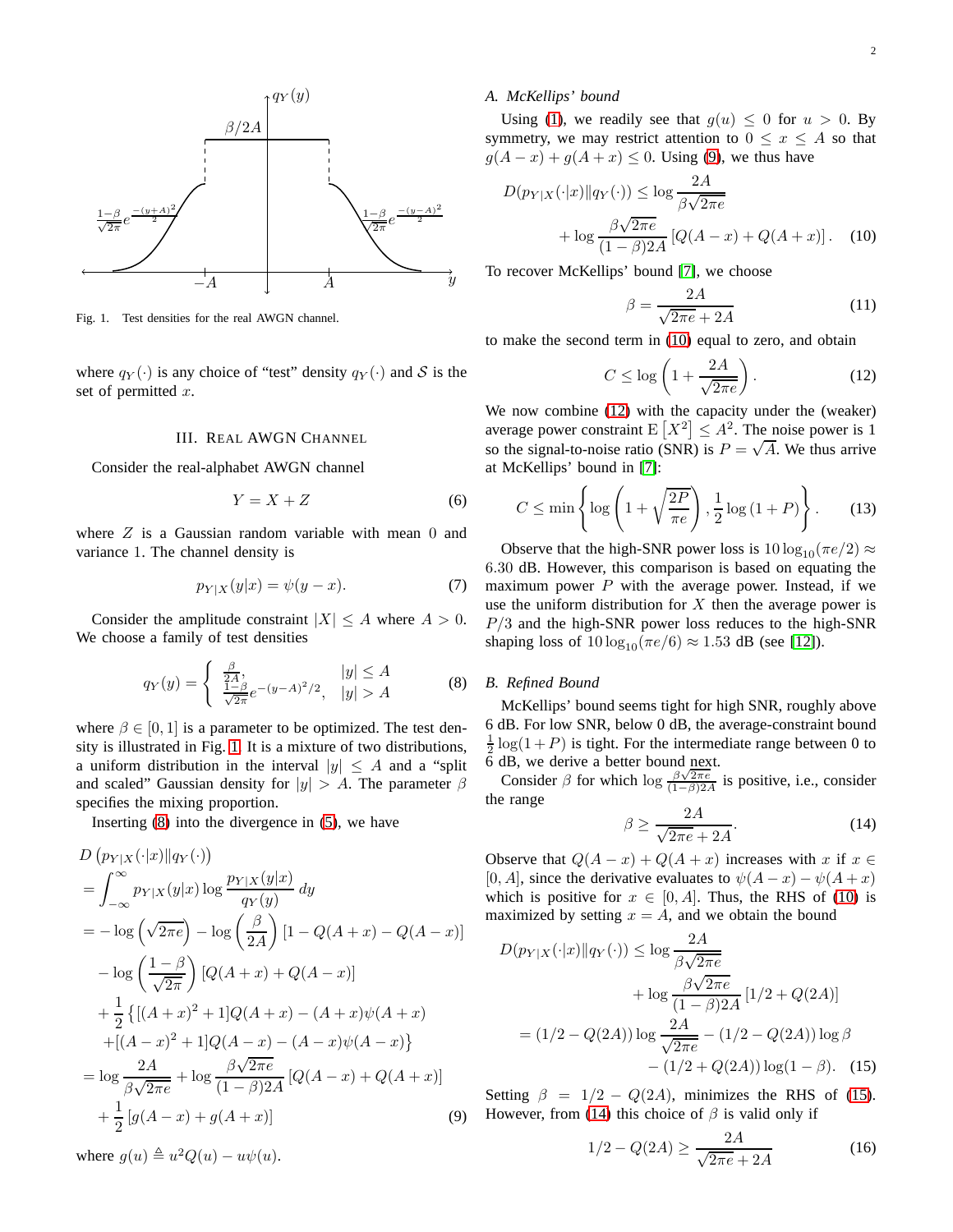

<span id="page-2-0"></span>Fig. 2. Capacity bounds for scalar AWGN channels. The rate units are bits per channel use.

which is equivalent to  $A \leq 2.0662 \approx \sqrt{\pi e/2}$ . Therefore, using  $P = \sqrt{A}$ , we have the bound

$$
C \le \beta(P) \log \sqrt{\frac{2P}{\pi e}} + H_e(\beta(P)), \quad P \le 6.303 \text{dB} \quad (17)
$$

where  $\beta(P) = 1/2 - Q(2\sqrt{P})$  and  $H_e(x) = -x \log(x) - (1$  $x) \log(x)$  is the binary entropy function with the units of nats.

The bounds are plotted in Fig. [2,](#page-2-0) where the lower bound is taken from [\[7\]](#page-7-6) with optimized input distribution. The refined bound is best for SNR from 0 to 5 dB but is valid only for SNR below 6.3 dB.

#### IV. COMPLEX AWGN CHANNEL

Consider next the complex-alphabet AWGN channel

$$
Y = X + Z \tag{18}
$$

where  $Z = Z_R + jZ_I$ ,  $j = \sqrt{-1}$ , and  $Z_R$ ,  $Z_I$  are independent Gaussian random variables with mean 0 and variance 1. The channel density in Cartesian coordinates with  $x = [x_R, x_I]$ and  $y = [y_R, y_I]$  is

$$
p_{Y|X}(y|x) = \frac{1}{2\pi}e^{-\|y-x\|^2/2}.
$$
 (19)

In spherical coordinates with  $x = [|x|, \phi_x]$  and  $y = [|y|, \phi_y]$ , the density is

$$
p_{Y|X}(y|x) = \frac{1}{2\pi}e^{-\left(|y|^2 + |x|^2 - 2|x||y|\cos(\phi_y - \phi_x)\right)/2}.\tag{20}
$$

Consider again the peak power constraint  $|X| \leq A$  where  $A > 0$ . We choose the test density

$$
q_Y(y) = \begin{cases} \frac{\beta}{\pi A^2}, & |y| \le A\\ \frac{1-\beta}{2\pi \left(1+\sqrt{\pi/2}A\right)} e^{-(|y|-A)^2/2}, & |y| > A. \end{cases} (21)
$$

Again, the test density is uniform in the interval  $|y| \leq A$  and is a "split and scaled" Gaussian density for  $|y| > A$ . Inserting into the divergence  $(5)$ , we have

<span id="page-2-9"></span>
$$
D (p_{Y|X}(\cdot|x)||q_{Y}(\cdot)) = -\log(2\pi e) - \text{E} [\log q_{Y}(Y)]
$$
  
\n
$$
= \log \frac{\pi A^2}{2\pi e \beta} - \text{E} \left[ \log \left( q_{Y}(Y) \frac{\pi A^2}{\beta} \right) \right]
$$
  
\n
$$
= \log \frac{A^2}{2e\beta} - \int_{A}^{\infty} e^{-(z^2 + |x|^2)/2} I_{0}(z|x|)
$$
  
\n
$$
\left[ \log \left( \frac{(1 - \beta)\pi A^2}{2\pi \left( 1 + \sqrt{\pi/2}A \right) \beta} \right) - \frac{(z - A)^2}{2} \right] z dz. (22)
$$
  
\n
$$
= \log \frac{A^2}{2e\beta} + \log \left( \frac{2e \left( 1 + \sqrt{\pi/2}A \right) \beta}{(1 - \beta)A^2} \right) Q_{1}(|x|, A)
$$
  
\n
$$
- \tilde{g}(|x|, A)
$$
 (23)

where

<span id="page-2-8"></span><span id="page-2-2"></span>
$$
\tilde{g}(|x|, A) = \int_{A}^{\infty} e^{-(z^2 + |x|^2)/2} I_0(z|x|) \left[1 - \frac{(z - A)^2}{2}\right] z \, dz.
$$
\n(24)

<span id="page-2-7"></span>*Lemma 1:*  $\tilde{g}(|x|, A)$  in [\(24\)](#page-2-2) is positive for  $|x| \in [0, A]$ . *Proof:* We use the definition of  $I_0(x)$  to re-write [\(24\)](#page-2-2) as

$$
\frac{1}{\sqrt{2\pi}} \int_0^{\pi} e^{-(|x|^2/2)\sin^2 \phi} \left[ \int_A^{\infty} \left[ 2 - (z - A)^2 \right] z \psi \left( z - |x| \cos \phi \right) dz \right] d\phi. \tag{25}
$$

The integral in square brackets can be simplified by substituting  $\tilde{z} = z - |x| \cos \phi$  and  $u = A - |x| \cos \phi$  to become

<span id="page-2-6"></span><span id="page-2-3"></span>
$$
\int_{u}^{\infty} \left[2 - (\tilde{z} - u)^2\right] (\tilde{z} - u + A) \psi(\tilde{z}) d\tilde{z}.
$$
 (26)

Using [\(2\)](#page-0-3)-[\(4\)](#page-0-4), the integral [\(26\)](#page-2-3) evaluates to

<span id="page-2-5"></span><span id="page-2-4"></span>
$$
u(A - u) [\psi(u) - u Q(u)] + (A + u)Q(u) \tag{27}
$$

or alternatively to

$$
-(A - u) [(1 + u2)Q(u) – u\psi(u)] + 2AQ(u).
$$
 (28)

Note that we have  $0 \le u \le A + |x|$ . We consider two cases.

- $0 \le u \le A$ : We have  $u(A u) \ge 0$  and the bound on the right-hand side of [\(1\)](#page-0-2) tells us that [\(27\)](#page-2-4) is negative.
- $A \le u \le A + |x|$ : We have  $A u \le 0$  and the bound on the left-hand side of [\(1\)](#page-0-2) tells us that [\(28\)](#page-2-5) is positive.

Thus, the expression [\(27\)](#page-2-4) (or equivalently [\(28\)](#page-2-5)) is positive. But this implies that the integrals in [\(25\)](#page-2-6)-[\(26\)](#page-2-3) are all positive, and we conclude that  $\tilde{q}(A, x)$  is positive.

## *A. McKellips-type Bound*

Using Lemma [1](#page-2-7) in [\(23\)](#page-2-8), we have

$$
D\left(p_{Y|X}(\cdot|x)\|q_{Y}(\cdot)\right)
$$
  
\n
$$
\leq \log \frac{A^2}{2e\beta} + \log \left(\frac{2e\left(1+\sqrt{\pi/2}A\right)\beta}{(1-\beta)A^2}\right) Q_1(|x|, A). (29)
$$

<span id="page-2-1"></span><sup>1</sup>By symmetry we may restrict attention to  $\phi_x = 0$ , i.e., real x satisfying  $0 \leq x \leq A$ .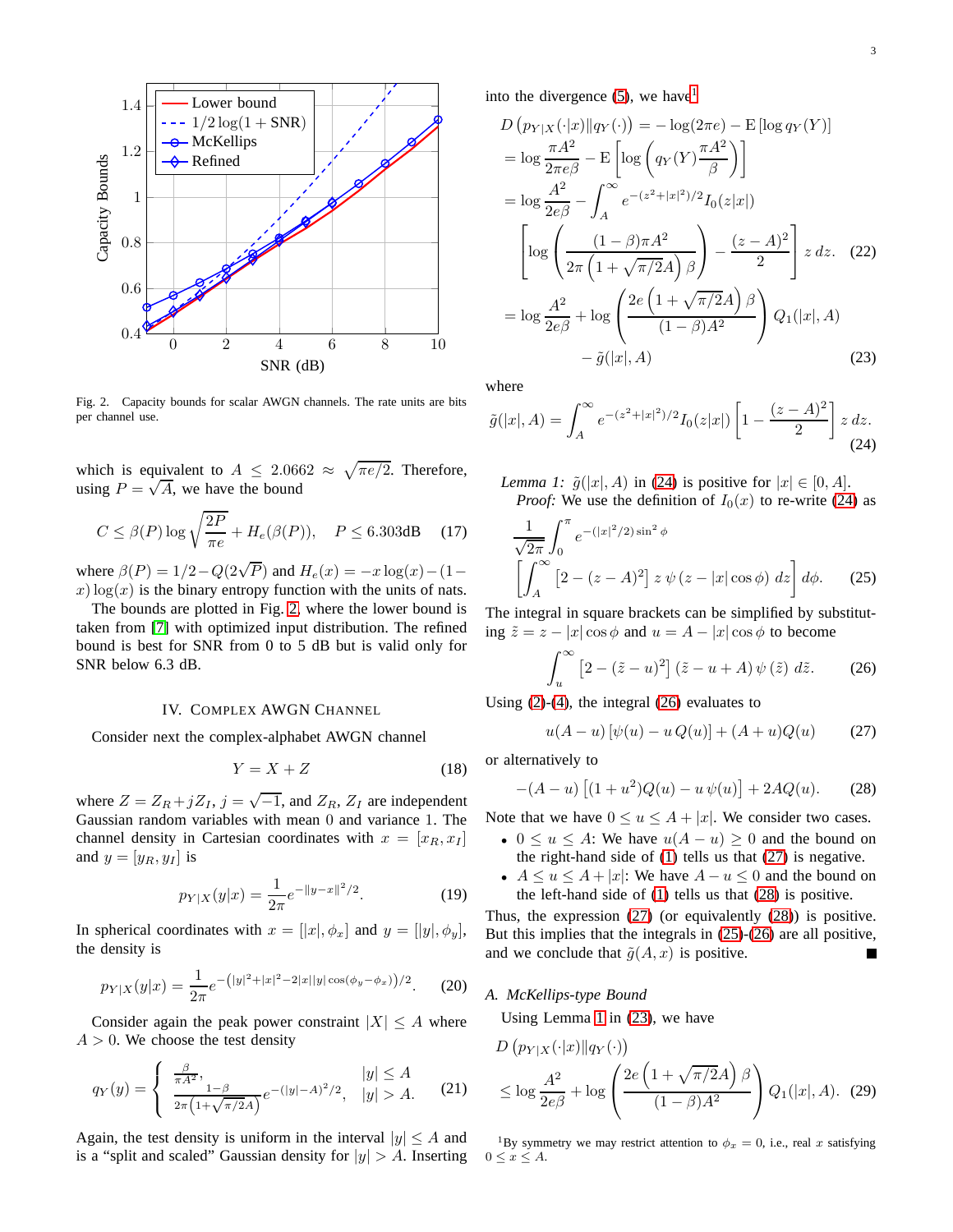By choosing  $\beta$  to make the second term above zero, we have

$$
\beta = \frac{A^2}{A^2 + 2e\left(1 + \sqrt{\pi/2}A\right)}
$$
(30)

which results in the McKellips-type bound

$$
D\left(p_{Y|X}(\cdot|x)\|q_Y(\cdot)\right) \le \log\left(1+\sqrt{\pi/2}A+\frac{A^2}{2e}\right). \quad (31)
$$

Since this bound is independent of  $x$ , we have

$$
C < \log\left(1 + \sqrt{\pi/2}A + \frac{A^2}{2e}\right).
$$
 (32)

We combine [\(32\)](#page-3-0) with the capacity under the (weaker) average power constraint  $E\left[|X|^2\right] \leq A^2$ . Observe that the complex noise has power 2 so the corresponding SNR is  $P = A^2/2$ . We thus have the simple bound

$$
C \le \min\left\{\log\left(1 + \sqrt{\pi P} + \frac{P}{e}\right), \log\left(1 + P\right)\right\} \tag{33}
$$

where we measure the rate per complex symbol (two real dimensions).

The high-SNR power loss is  $10 \log_{10}(e) \approx 4.34$  dB. Again, however, this comparison is based on equating the maximum power  $P$  with the average power. Instead, if we use the uniform distribution for X then the average power is  $P/2$ and the high-SNR power loss reduces to a shaping loss of  $10 \log_{10}(e/2) \approx 1.33$  dB.

# *B. Refined Bound*

We refine the upper bound for the complex AWGN channel in a manner similar to the refinement in the real AWGN case. First, rewrite the final expression for  $D(p_{Y|X}(\cdot|x)||q_Y(\cdot))$  in [\(22\)](#page-2-9) as

$$
D (p_{Y|X}(\cdot|x) \| q_Y(\cdot)) = \log \left(\frac{A^2}{2e\beta}\right) + \log \frac{2\beta(1 + \sqrt{\pi/2}A)}{(1 - \beta)A^2} Q_1(|x|, A) + g(|x|, A)
$$
(34)

where

$$
g(|x|, A) = \int_A^{\infty} \frac{(z - A)^2}{2} z e^{-(z^2 + |x|^2)/2} I_0(z|x|) dz.
$$

The functions  $Q_1(|x|, A)$  and  $g(|x|, A)$  are both increasing in |x|. This is proved as part of the general *n*-dimensional case in Appendix B. Hence, for a positive  $\log \frac{2\beta(1+\sqrt{\pi/2}A)}{(1-\beta)A^2}$  the expression [\(34\)](#page-3-1) is maximized at  $|x| = A$ , and we obtain

$$
D (p_{Y|X}(\cdot|x) \| q_Y(\cdot)) \le \log \left(\frac{A^2}{2e\beta}\right) + \log \frac{2\beta(1 + \sqrt{\pi/2}A)}{(1 - \beta)A^2} Q_1(A, A) + g(A, A)
$$
(35)

provided that

<span id="page-3-4"></span>
$$
\beta \ge \frac{A^2}{A^2 + 2(1 + \sqrt{\pi/2}A)}.\tag{36}
$$



<span id="page-3-5"></span><span id="page-3-0"></span>Fig. 3. Capacity bounds for complex AWGN channels. The rate units are bits per 2 dimensions.

Rewriting the bound of [\(35\)](#page-3-2) as

$$
D (p_{Y|X}(\cdot|x)||q_Y(\cdot)) \le Q_1(A, A) \log \frac{1 + \sqrt{\pi/2}A}{e}
$$
  
+  $(1 - Q_1(A, A)) \log \frac{A^2}{2e} + g(A, A)$   
-  $(1 - Q_1(A, A)) \log \beta - Q_1(A, A) \log(1 - \beta)$  (37)

we see that  $\beta = 1 - Q_1(A, A)$  minimizes the RHS of [\(37\)](#page-3-3). However, from [\(36\)](#page-3-4) this choice of  $\beta$  is valid only if

<span id="page-3-3"></span>
$$
1 - Q_1(A, A) \ge \frac{A^2}{A^2 + 2(1 + \sqrt{\pi/2}A)}\tag{38}
$$

<span id="page-3-1"></span>which requires  $A < 2.36$  numerically. Therefore, setting  $P =$  $A^2/2$  we have

$$
C \leq (1 - \beta(P)) \log(1 + \sqrt{\pi P}) + \beta(P) \log \frac{P}{e}
$$
  
+  $H_e(\beta(P)) - \tilde{g}(\sqrt{2P}, \sqrt{2P}), \quad P \leq 4.45 \text{dB}$  (39)

where  $\beta(P) = 1 - Q_1(\sqrt{2P}, \sqrt{2P})$  and we have used the relationship  $\tilde{g}(|x|, A) = Q_1(|x|, A) - g(|x|, A)$ .

The bounds are plotted in Fig. [3.](#page-3-5) The lower bound is obtained by evaluating mutual information for the equi-probable complex constellation

$$
\{0\} \cup \bigcup_{0 \le k \le \lfloor A/2 \rfloor - 1} \{ (A - 2k)e^{jn\theta_k} : 0 \le n \le N_k \} \quad (40)
$$

<span id="page-3-2"></span>where  $\theta_k = \frac{2\pi}{3(A-2k)}$  and  $N_k = \lfloor 3(A-2k) \rfloor$ . We see that the refined upper bound, valid for SNR less than 4.45 dB, is close to the lower bound. The numerical evaluation of  $\min_{\beta} \max_x D(p_{Y|X}(\cdot|x) \| q_Y(\cdot))$  is seen to yield best bounds throughout.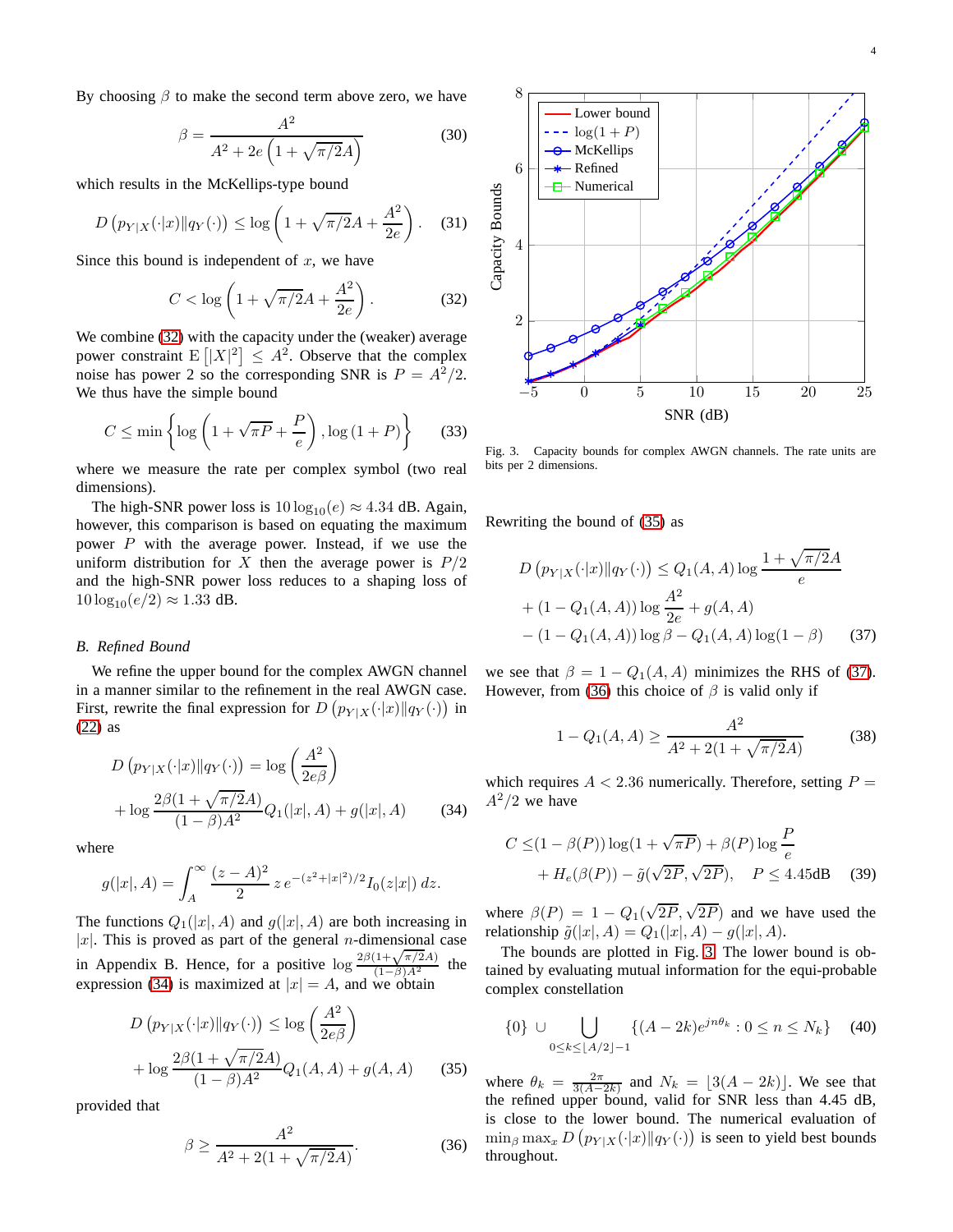

<span id="page-4-0"></span>Fig. 4. The two-dimensional constellation  $A_3$ . X denotes a constellation point. For  $x \in A_3$ ,  $(X + U)|X = x$  is distributed uniformly in the shaded region around  $x$ .

#### *C. Analytical lower bound*

A lower bound on the capacity of real AWGN channels was derived in [\[12\]](#page-7-11) by using PAM-like constellations. The input was peak-power constrained. By selecting the number of points suitably, PAM achieves rates within a small gap from the average-power constrained capacity  $\frac{1}{2} \log(1 + SNR)$ .

For two-dimensions, consider the constellation

$$
A_N = \{0\} \cup \bigcup_{n=1}^{N-1} \{(n+0.5)\Delta e^{j(l+0.5)\theta_n} : l = 0, 1, ..., 2n\}
$$
\n(41)

where  $N \ge 2$  is a positive integer,  $\Delta$  is a positive real number and  $\theta_n = 2\pi/(2n + 1)$ . The set  $A_N$  contains  $N^2$  points including the origin and  $(2n + 1)$  equally-spaced points on a circle of radius  $(n + 0.5)\Delta$  for  $n = 1, 2, ..., N - 1$ . The 9 points of  $A_3$  are shown in Fig. [4](#page-4-0) for illustration.

Define a random variable U jointly distributed with  $X \sim$ Unif( $A_N$ ) such that  $\tilde{X} = X + U$  is uniformly distributed in the circle of radius  $N\Delta$  around the origin. For the constellation  $A_3$ , the distribution of  $X|X = x$  is illustrated through the shading around each point  $x \in A_3$  in Fig. [4.](#page-4-0) Specifically, for the constellation  $A_N$ , U is defined so that  $(X + U)|X = 0$ is uniform in the circle of radius  $\Delta$  around the origin, and  $(X+U)|X = (n+0.5)\Delta e^{j(l+0.5)\theta_n}$  is uniform in the region

<span id="page-4-2"></span>
$$
\{(r\cos\theta, r\sin\theta) : n \le \frac{r}{\Delta} \le n+1, l \le \frac{\theta}{\theta_n} \le l+1\}. \tag{42}
$$

As before, the received value is  $Y = X + Z$ . Since  $\tilde{X} - X - Y$ forms a Markov chain, we have  $I(X;Y) \geq I(\tilde{X};Y)$  by the data processing inequality. We further lower bound  $I(X; Y)$ by using a strategy similar to the real case in [\[12\]](#page-7-11). However, unlike the real case,  $U$  and  $X$  are correlated resulting in additional computations.

Since  $I(\tilde{X};Y) = h(\tilde{X}) - h(\tilde{X}|Y)$  and  $h(\tilde{X}) =$  $\log_2 \pi N^2 \Delta^2$ , we lower bound  $I(\tilde{X}; Y)$  by first upper bounding  $h(\tilde{X}|Y)$  as follows:

$$
h(\tilde{X}|Y=y) = -\int p(\tilde{x}|y) \log_2 p(\tilde{x}|y) d\tilde{x}
$$

$$
\leq -\int p(\tilde{x}|y) \log_2 q_y(\tilde{x}) d\tilde{x}
$$
(43)

where  $q_y(\tilde{x})$  is any valid density parametrized by y. Choosing  $q_y(\tilde{x}) = \frac{1}{2\pi s^2} e^{-\frac{|\tilde{x} - ky||^2}{2s^2}}$  (with parameters k and s to be optimized later), we obtain

$$
\frac{h(\tilde{X}|Y=y)}{\log_2 e} \le \log 2\pi s^2 + \frac{1}{2s^2} E[||\tilde{X} - ky||^2 |Y=y] \n\frac{h(\tilde{X}|Y)}{\log_2 e} = \log 2\pi s^2 + \frac{1}{2s^2} E[||\tilde{X} - kY||^2].
$$
\n(44)

Expanding using  $\tilde{X} = X + U$  and  $Y = X + Z$ , and using the fact that  $Z$  is independent of  $X$  and  $U$ , we have

$$
E[||\tilde{X} - kY||^2] = \frac{N^2 \Delta^2}{2} - 2(1 + \rho_N)P_N k + (P_N + 2)k^2
$$
 (45)

where  $P_N \triangleq E[X^2]$ ,  $\rho_N \triangleq \text{Re}(E[X^*U])/P_N$ , and we have used  $E[|\tilde{X}|^2] = \frac{\tilde{N}^2 \tilde{\Delta}^2}{2}$ . To obtain the lowest upper bound for  $E[||\tilde{X} - kY||^2]$ , we set  $k = k^* = \frac{(1 + \rho_N)P_N}{2 + P_N}$  $\frac{+\rho_N P_N}{2+P_N}$  and  $s^2 =$  $\frac{1}{2}E[||\tilde{X} - k^*Y||^2]$ . Simplifying, we have

$$
h(\tilde{X}|Y) \le \log_2 \left( \pi e \left[ \frac{N^2 \Delta^2}{2} - \frac{P_N^2 (1 + \rho_N)^2}{P_N + 2} \right] \right). \tag{46}
$$

We continue to bound lower  $I(\tilde{X}; Y)$  by

<span id="page-4-1"></span>
$$
\log_2 \pi N^2 \Delta^2 - \log_2 \left( \pi e \left[ \frac{N^2 \Delta^2}{2} - \frac{P_N^2 (1 + \rho_N)^2}{P_N + 2} \right] \right)
$$
  
=  $\log_2 N^2 - \log_2 \frac{e}{2} - \log_2 \left( N^2 - \frac{P_N^2 (1 + \rho_N)^2}{(1 + P_N / 2) \Delta^2} \right)$ . (47)

Defining  $\tilde{C} = \log_2(1 + P_N/2)$ , and setting  $N^2 = \alpha 2^{\tilde{C}} =$  $\alpha(1 + P_N/2)$  and simplifying, we have

<span id="page-4-3"></span>
$$
I(\tilde{X}; Y) \ge \tilde{C} - \log_2 \frac{e}{2} - \log_2 \left( \frac{N^2}{\alpha} - \frac{P_N^2 (1 + \rho_N)^2}{N^2 \Delta^2} \right). \tag{48}
$$

In Appendix C, we show that  $P_N = \frac{\Delta^2 N^2}{2} \left( 1 - O(1/N^2) \right)$ ,  $-0.66 \le \rho_N N^2 / (1 - O(1/N^2)) \le -0.64$  and provide details of the simplification needed to obtain the following lower bound:

<span id="page-4-4"></span>
$$
I(X;Y) \ge \tilde{C} - 0.45 - \log_2\left(1 + \frac{1.82}{\alpha} + O\left(\frac{1}{N^2}\right)\right). (49)
$$

We see that the gap to the average-power constrained capacity with a finite constellation can be made as small as 0.45 by choosing a large enough  $\alpha$  at high rates (large N). For moderate N, choosing  $\alpha = 4$  results in a gap of less than 1 to capacity. Finally, the rate in [\(47\)](#page-4-1) is achieved at a peakpower constraint of  $|X| \leq (N - 0.5)\Delta$  or an equivalent SNR =  $(N-0.5)^2\Delta^2/2$ . This lets one compare the analytical lower bound against the other bounds shown in Fig. [3.](#page-3-5)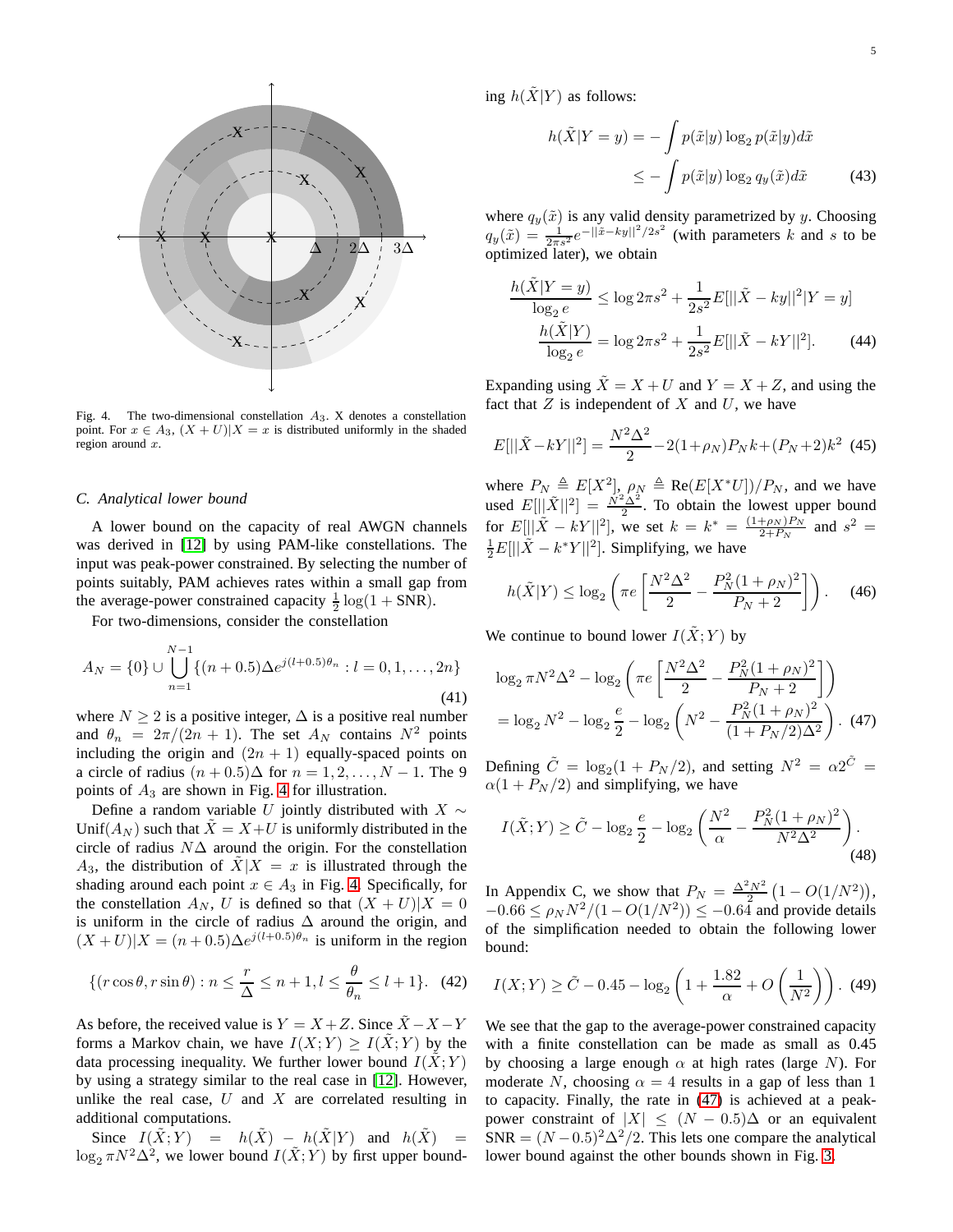# V. n-DIMENSIONAL AWGN CHANNEL

<span id="page-5-0"></span>Consider next the n-dimensinal AWGN channel

$$
\underline{Y} = \underline{X} + \underline{Z} \tag{50}
$$

where  $\underline{Z} = [Z_1, Z_2, \dots, Z_n]$  has independent Gaussian entries with mean 0 and variance 1. The channel density in Cartesian coordinates with  $\underline{x} = [x_1, \ldots, x_n]$  and  $y = [y_1, \ldots, y_n]$  is

$$
p_{\underline{Y}|\underline{X}}(\underline{y}|\underline{x}) = \frac{1}{(2\pi)^{n/2}} e^{-\|\underline{y} - \underline{x}\|^2/2}.
$$
 (51)

The n-dimensional spherical coordinate system has a radial coordinate r and  $n-1$  angular coordinates  $\phi_i$ ,  $i = 1, 2, ..., n-1$ 1, where the domain of  $\phi_i$ ,  $i = 1, 2, \ldots, n-2$ , is  $[0, \pi)$ , and the domain of  $\phi_{n-1}$  is  $[0, 2\pi)$  $[0, 2\pi)$  $[0, 2\pi)$ .<sup>2</sup> For a point <u>x</u> with spherical coordinates  $\underline{x} = [r_x, \phi_{x,1}, \dots, \phi_{x,n-1}]$  we can compute the Cartesian coordinates  $\underline{x} = [x_1, \dots, x_n]$  via

$$
x_1 = r_x \cos(\phi_{x,1})
$$
  
\n
$$
x_2 = r_x \sin(\phi_{x,1}) \cos(\phi_{x,2})
$$
  
\n
$$
x_3 = r_x \sin(\phi_{x,1}) \sin(\phi_{x,2}) \cos(\phi_{x,3})
$$
  
\n
$$
\vdots
$$
  
\n
$$
x_{n-1} = r_x \sin(\phi_{x,1}) \dots \sin(\phi_{x,n-2}) \cos(\phi_{x,n-1})
$$
  
\n
$$
x_n = r_x \sin(\phi_{x,1}) \dots \sin(\phi_{x,n-2}) \sin(\phi_{x,n-1})
$$

In spherical coordinates the channel density has a complex form due to the many sine and cosine terms. However, by symmetry we may restrict attention to points  $\underline{x}$  with  $\phi_{x,i} = 0$ for all i. For such  $x$ , the channel density in *n*-dimensional spherical coordinates is simply

$$
p_{\underline{Y}|\underline{X}}(\underline{y}|\underline{x}) = \frac{1}{(2\pi)^{n/2}} e^{-\left(r_y^2 + r_x^2 - 2r_x r_y \cos\phi_{y,1}\right)/2}.
$$
 (52)

Consider now the  $n$ -dimensional amplitude constraint  $\Vert X \Vert \leq A$  where  $A > 0$ . We choose the test density

$$
q_{\underline{Y}}(\underline{y}) = \begin{cases} \frac{\beta}{\text{Vol}(A)}, & r_y \le A\\ \frac{1-\beta}{k_n(A)(2\pi)^{n/2}} e^{-(r_y - A)^2/2}, & r_y > A \end{cases}
$$
(53)

where  $Vol(r)$  is the volume of an *n*-dimensional ball with radius r and  $k_n(A)$  is a constant that ensures that  $q_Y(\cdot)$  is a density. Again, the test density is uniform in the interval  $r_y \leq$ A and is a "split and scaled" Gaussian density for  $r_y > A$ . We have<sup>[3](#page-5-2)</sup>

$$
Vol(r) = \frac{\pi^{n/2}}{\Gamma(n/2 + 1)} r^n
$$
\n(54)

where  $\Gamma(\cdot)$  is Euler's gamma function. To compute  $k_n(A)$ , observe that we require

$$
\frac{1}{k_n(A)(2\pi)^{n/2}} \int_A^{\infty} \int_0^{\pi} \cdots \int_0^{\pi} \int_0^{2\pi} e^{-(r-A)^2/2} dV = 1
$$
\n(55)

where

$$
dV = r^{n-1} dr \left[ \prod_{i=1}^{n-2} \sin^{n-1-i}(\phi_i) d\phi_i \right] d\phi_{n-1}
$$
 (56)

<sup>2</sup>See [http://en.wikipedia.org/wiki/N-sphere.](http://en.wikipedia.org/wiki/N-sphere)

<span id="page-5-2"></span><span id="page-5-1"></span><sup>3</sup>See [http://en.wikipedia.org/wiki/Volume](http://en.wikipedia.org/wiki/Volume_of_an_n-ball)\_of\_an\_n-ball.

is the spherical volume element in  $n$  dimensions. We thus have

$$
k_n(A) = \frac{2}{2^{n/2} \Gamma(\frac{n}{2})} \int_A^{\infty} e^{-(r-A)^2/2} r^{n-1} dr
$$
  
=  $\frac{2^{\frac{2-n}{2}}}{\Gamma(\frac{n}{2})} \int_A^{\infty} e^{\frac{-(r-A)^2}{2}} \left( \sum_{i=0}^{n-1} {n-1 \choose i} A^{n-1-i} (r-A)^i \right) dr$   
=  $\frac{2^{\frac{2-n}{2}}}{\Gamma(\frac{n}{2})} \left[ \sum_{i=0}^{n-1} {n-1 \choose i} A^{n-1-i} \int_0^{\infty} r^i e^{-r^2/2} dr \right].$  (57)

Using the standard integral

 $\overline{1}$ 

<span id="page-5-3"></span>
$$
\int_0^\infty x^n e^{-ax^2} dx = \frac{\Gamma\left(\frac{n+1}{2}\right)}{2a^{\frac{n+1}{2}}}
$$

the expression for  $k_n(A)$  in [\(57\)](#page-5-3) simplifies to

$$
k_n(A) = \sum_{i=0}^{n-1} {n-1 \choose i} \frac{\Gamma\left(\frac{n-i}{2}\right)}{2^{i/2} \Gamma\left(\frac{n}{2}\right)} A^i.
$$
 (58)

For example, for  $n = 1$  we have  $k_1 = 1$ , and for  $n = 2$  we have  $k_2 = 1 + \sqrt{\pi/2} A$ .

# *A. McKellips-type Bound*

The divergence in [\(5\)](#page-0-1) can be written as

$$
D\left(p_{\underline{Y}|\underline{X}}(\cdot|\underline{x})\|q_{\underline{Y}}(\cdot)\right) = -\frac{n}{2}\log(2\pi e) - \mathrm{E}\left[\log q_{\underline{Y}}(\underline{Y})\right]
$$

$$
= \log \frac{\mathrm{Vol}(\mathbf{A})}{(2\pi e)^{n/2}\beta} - \mathrm{E}\left[\log \left(q_{\underline{Y}}(\underline{Y})\frac{\mathrm{Vol}(A)}{\beta}\right)\right].
$$
(59)

The expectation in the above equation can be simplified and written as

$$
\frac{2}{2^{\frac{n-1}{2}}\Gamma(\frac{n-1}{2})}\int_0^\pi \sin^{n-2}(\phi_1) e^{-(r_x^2/2)\sin^2\phi_1}
$$

$$
\left\{\int_A^\infty \psi\left(z - r_x\cos\phi_1\right)\right\} \left[\log\frac{(1-\beta)\text{Vol}(A)}{(2\pi)^{n/2}\beta k_n(A)} - \frac{(r_y - A)^2}{2}\right]r_y^{n-1} dr_y\right\} d\phi_1.
$$
(60)

For  $n \geq 2$ , define the functions

<span id="page-5-6"></span>
$$
\tilde{I}_n(x) = \frac{2}{2^{\frac{n-1}{2}} \Gamma\left(\frac{n-1}{2}\right) \sqrt{2\pi}} \int_0^{\pi} e^{x \cos \phi} \left(\sin \phi\right)^{n-2} d\phi \quad (61)
$$

<span id="page-5-8"></span><span id="page-5-7"></span>
$$
Q_n(x, A) = \int_A^{\infty} e^{-(z^2 + x^2)/2} \tilde{I}_n(zx) z^{n-1} dz
$$
 (62)

$$
g_n(x, A) = \int_A^{\infty} \frac{(z - A)^2}{2} e^{-(z^2 + x^2)/2} \tilde{I}_n(zx) z^{n-1} dz
$$
 (63)  

$$
\tilde{g}_n(x, A) = \int_A^{\infty} \left(\frac{n}{2} - \frac{(z - A)^2}{2}\right) e^{-(z^2 + x^2)/2} \tilde{I}_n(zx) z^{n-1} dz.
$$
 (64)

In terms of the above functions, we can write

<span id="page-5-5"></span><span id="page-5-4"></span>
$$
D\left(p_{\underline{Y}|\underline{X}}(\cdot|\underline{x})||q_{\underline{Y}}(\cdot)\right) = \log \frac{\text{Vol}(\underline{A})}{(2\pi e)^{n/2}\beta}
$$

$$
+ \left(\log \frac{(2\pi e)^{n/2}\beta k_n(\underline{A})}{(1-\beta)\text{Vol}(\underline{A})}\right) Q_n(x,\underline{A}) - \tilde{g}_n(x,\underline{A}). \tag{65}
$$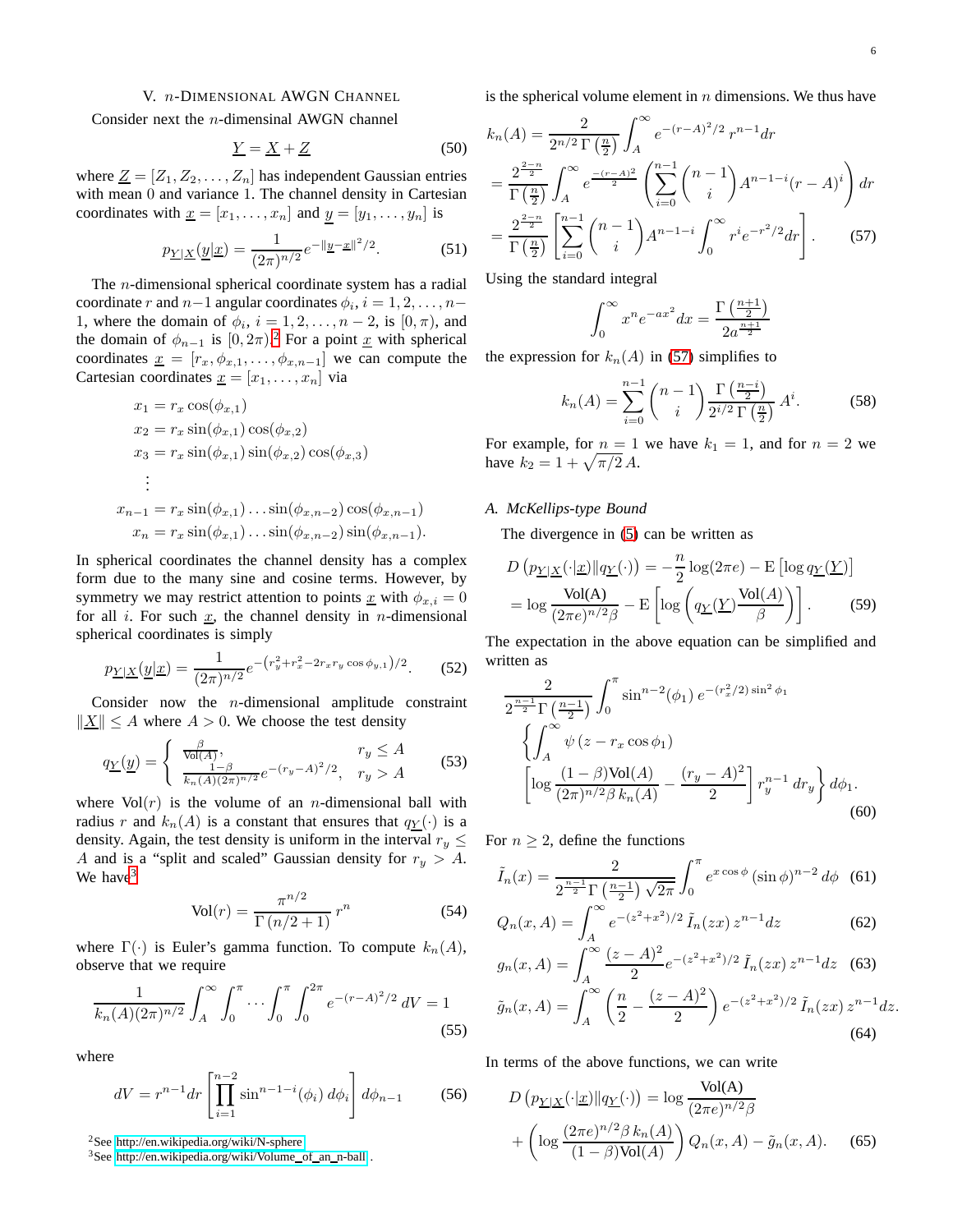In Appendix A, we show that  $\tilde{g}_n(x, A)$  is positive. We make the second log term in [\(65\)](#page-5-4) zero by choosing

$$
\beta = \frac{\text{Vol}(A)}{\text{Vol}(A) + (2\pi e)^{n/2} k_n(A)}\tag{66}
$$

and we obtain the bound

$$
C \leq \log \left( k_n(A) + \frac{\text{Vol}(A)}{(2\pi e)^{n/2}} \right).
$$

We combine this result with the capacity under the (weaker) average power constraint  $E\left[\|X\|^2\right] \leq A^2$ . Observe that the complex noise has power n so the corresponding SNR is  $P =$  $A^2/n$ . We thus have the bound

$$
C \le \min\left\{\log\left(k_n(\sqrt{nP}) + \frac{\text{Vol}\left(\sqrt{nP}\right)}{(2\pi e)^{n/2}}\right), \frac{n}{2}\log\left(1+P\right)\right\}
$$
\n(67)

where we measure the rate per  $n$ -dimensional symbol.

# *B. Refined Bound*

The refinement is similar to the 2-dimensional case. We rewrite  $D(p_{Y|X}(\cdot|x)||q_{Y}(\cdot))$  in [\(65\)](#page-5-4) as follows:

$$
D\left(p_{\underline{Y}|\underline{X}}(\cdot|\underline{x})||q_{\underline{Y}}(\cdot)\right) = \log \frac{\text{Vol}(A)}{(2\pi e)^{n/2}\beta}
$$

$$
+\left(\log \frac{(2\pi)^{n/2}k_n(A)\beta}{(1-\beta)\text{Vol}(A)}\right)Q_n(x,A) + g_n(x,A) \qquad (68)
$$

where we have used the relationship  $\tilde{g}_n(x, A) = \frac{n}{2} Q_n(x, A)$  $g_n(x, A)$ . As shown in Appendix B, the functions  $Q_n(x, A)$ and  $g_n(x, A)$  are both increasing in x. Hence, for a positive  $\log \frac{(2\pi)^{n/2}k_n(A)\beta}{(1-A)\text{Vol}(A)}$ , the RHS of [\(68\)](#page-6-0) is maximized at  $x = A$ ,  $(1-\beta)$ Vol $(A)$ and we obtain the bound

$$
D\left(p_{\underline{Y}|\underline{X}}(\cdot|\underline{x})\|q_{\underline{Y}}(\cdot)\right) \le \log \frac{\text{Vol}(\underline{A})}{(2\pi e)^{n/2}\beta}
$$

$$
+\left(\log \frac{(2\pi)^{n/2}\beta k_n(\underline{A})}{(1-\beta)\text{Vol}(\underline{A})}\right)Q_n(\underline{A},\underline{A}) + g_n(\underline{A},\underline{A})\tag{69}
$$

provided that

<span id="page-6-3"></span>
$$
\beta \ge \frac{\text{Vol}(A)}{(2\pi)^{n/2}k_n(A) + \text{Vol}(A)}.\tag{70}
$$

Rewriting [\(69\)](#page-6-1) as

$$
D(p_{\underline{Y}|\underline{X}}(\cdot|\underline{x})||q_{\underline{Y}}(\cdot)) \le Q_n(A, A) \log \frac{k_n(A)}{e^{n/2}}
$$
  
+  $(1 - Q_n(A, A)) \log \frac{\text{Vol}(A)}{(2\pi e)^{n/2}} + g_n(A, A)$   
-  $(1 - Q_n(A, A)) \log \beta - Q_n(A, A) \log(1 - \beta)$  (71)

we see that  $\beta = 1 - Q_n(A, A)$  minimizes the RHS of [\(71\)](#page-6-2). However, from [\(70\)](#page-6-3) this choice of  $\beta$  is valid only if

$$
1 - Q_n(A, A) \ge \frac{\text{Vol}(A)}{(2\pi)^{n/2}k_n(A) + \text{Vol}(A)}\tag{72}
$$

which requires  $A \leq A_n^*$ , where  $A_n^*$  is the smallest positive value that results in equality in [\(72\)](#page-6-4). The value  $A_n^*$  can be determined numerically. Choosing  $P = A^2/n$  and  $P_n^* =$  $(A_n^*)^2/n$ , we obtain the bound

<span id="page-6-9"></span>
$$
C \leq (1 - \beta_n(P)) \log \left( k_n(\sqrt{nP}) \right) + \beta_n(P) \log \frac{\text{Vol} \left( \sqrt{nP} \right)}{(2\pi e)^{n/2}} + H_e(\beta_n(P)) - \tilde{g}(\sqrt{nP}, \sqrt{nP}), \qquad P \leq P_n^* \tag{73}
$$
  
where  $\beta_n(P) = 1 - Q_n(\sqrt{nP}, \sqrt{nP}).$ 

## *C. Volume-based Lower Bound*

To obtain a lower bound, we use the volume-based method introduced in [\[13\]](#page-7-12). The capacity of the  $n$ -dimensional AWGN channel  $\underline{Y} = \underline{X} + \underline{Z}$  with the peak constraint  $|\underline{X}| \leq A$  is

$$
C = \lim_{m \to \infty} \frac{1}{m} \sup_{p(\underline{x}^m) \in \mathcal{P}_n^m} I(\underline{X}^m; \underline{Y}^m)
$$
(74)

<span id="page-6-8"></span>where  $\mathcal{P}_n^m$  is the set of all valid distributions satisfying the n-dimensional peak-power constraint. Now consider

<span id="page-6-6"></span>
$$
\frac{1}{m}I(\underline{X}^m; \underline{Y}^m) = \frac{1}{m}(h(\underline{Y}^m) - h(\underline{Z}^m))
$$

$$
= \frac{1}{m}h(\underline{Y}^m) - \frac{n}{2}\log(2\pi e).
$$
(75)

<span id="page-6-0"></span>Using the entropy-power inequality, we have

$$
\sup_{p(\underline{x}^m) \in \mathcal{P}_n^m} e^{\frac{2}{mn}h(\underline{Y}^m)} \ge \sup_{p(\underline{x}^m) \in \mathcal{P}_n^m} e^{\frac{2}{mn}h(\underline{X}^m)} + e^{\frac{2}{mn}h(\underline{Z}^m)}
$$

$$
\ge e^{\frac{2}{mn}\log(\text{Vol}(A))^m} + e^{\log(2\pi e)}
$$

$$
\ge (\text{Vol}_n(A))^{2/n} + 2\pi e. \tag{76}
$$

Therefore, we have

$$
\sup_{p(\underline{x}^m)\in\mathcal{P}_n^m} \frac{1}{m}h(\underline{Y}^m) \ge \frac{n}{2}\log((\text{Vol}(A))^{2/n} + 2\pi e). \tag{77}
$$

<span id="page-6-1"></span>Using  $(77)$  in  $(75)$ , we have

<span id="page-6-7"></span><span id="page-6-5"></span>
$$
C \ge \frac{n}{2} \log \left( 1 + \frac{\text{Vol}(A)^{2/n}}{2\pi e} \right)
$$
  
=  $\log \left( O(A^{n-2}) + \frac{\text{Vol}(A)}{(2\pi e)^{n/2}} \right)$ . (78)

<span id="page-6-4"></span><span id="page-6-2"></span>Comparing [\(78\)](#page-6-7) with the McKellips-type upper bound in [\(67\)](#page-6-8), we see that two bounds meet as SNR tends to infinity, and they differ by  $O(A^{n-1})$  inside the logarithm. Thus, for moderate SNR the McKellips-type bound could be improved. Comparing with the refined bound is not straight-forward, and a numerical comparison for  $n = 2$  is shown in Fig. [3.](#page-3-5) The case  $n = 4$  is interesting because coherent optical communication with two polarizations results in a 4-dimensional signal space. The bounds for  $n = 4$  are plotted in Fig. [5.](#page-7-13) As expected, the volume-based lower bound meets the McKellips-type bound at high SNR. The analytical refined bound is valid for SNR less than  $P_4^* \approx 7.92$  dB. Numerical evaluation of  $\min_{\beta} \max_{x} D(p_{Y|X}(\cdot | x) || q_{Y}(\cdot))$  is seen to be close to the lower bound for moderate SNR. For lower SNR, the volumebased lower bound is not expected to be tight.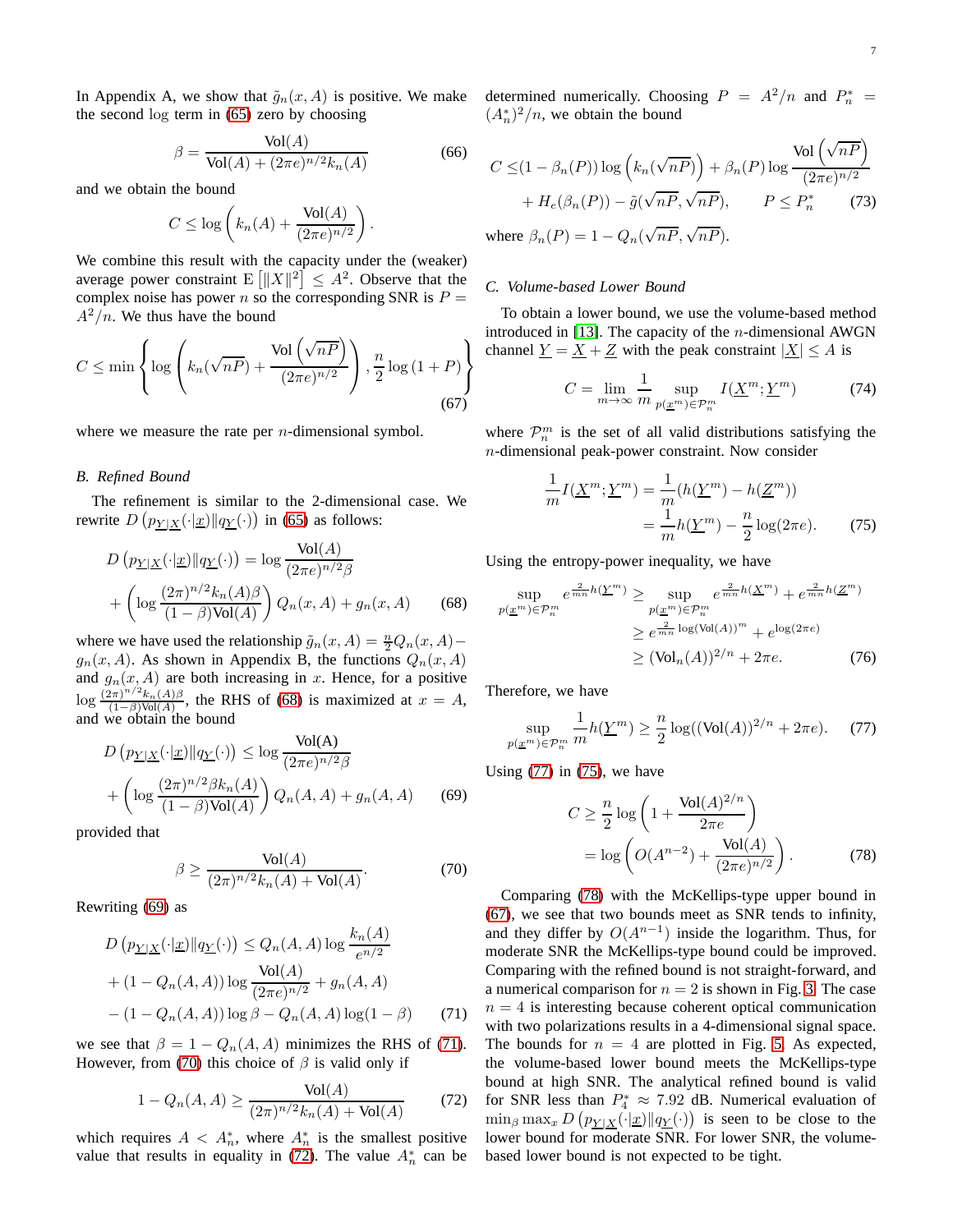

<span id="page-7-13"></span>Fig. 5. Capacity bounds for 4-dimensional AWGN channels. The rate units are bits per 4 dimensions.

## *D. Remarks*

Based on extensive numerical evaluations, we conjecture that the expression for  $D(p_{Y|X}(\cdot|x)||q_{Y}(\cdot))$  in [\(68\)](#page-6-0), denoted as

$$
D_n(\beta, x) \triangleq \log \frac{\text{Vol}(A)}{(2\pi e)^{n/2}\beta} + g_n(x, A)
$$

$$
+ \left(\log \frac{(2\pi)^{n/2}k_n(A)\beta}{(1-\beta)\text{Vol}(A)}\right)Q_n(x, A) \tag{79}
$$

is maximized over  $x \in [0, A]$  (for a fixed  $\beta$ ) at the endpoints  $x = 0$  or  $x = A$ . Under this conjecture, we have

<span id="page-7-14"></span>
$$
\min_{\beta} \max_{x} D_n(\beta, x) = \min_{\beta} \max(D_n(\beta, 0), D_n(\beta, A)).
$$
 (80)

Now, writing  $D_n(\beta, x)$  as

$$
D_n(\beta, x) = -(1 - Q_n(x, A)) \log \beta - Q_n(x, A) \log(1 - \beta)
$$
  
+ terms independent of  $\beta$  (81)

we see that, for a fixed x and  $\beta \in [0,1], D_n(\beta, x)$  achieves a minimum at  $\hat{\beta}_n(x) = 1 - Q_n(x, A)$ , decreases with  $\beta$  for  $\beta \in [0, \hat{\beta}_n(x)]$ , and increases for  $\beta \in [\hat{\beta}_n(x), 1]$ . Let  $\beta_n^*(A)$ be the value of  $\beta$  for which  $D_n(\beta, 0) = D_n(\beta, A)$ .

Using the above, the minmax in [\(80\)](#page-7-14) evaluates to

$$
\min\{D_n(\beta_n^*(A), A), \max(D_n(\hat{\beta}_n(0), 0), D_n(\hat{\beta}_n(0), A)),\max(D_n(\hat{\beta}_n(A), 0), D_n(\hat{\beta}_n(A), A))\}.
$$
 (82)

To obtain an expression for  $\beta_n^*(A)$ , we simplify  $D_n(\beta, 0) =$  $D_n(\beta, A)$  resulting in

$$
\beta_n^*(A) = \frac{\text{Vol}(A)}{\text{Vol}(A) + (2\pi)^{n/2} e^{c_n(A)} k_n(A)}\tag{83}
$$

where  $c_n(A) = \frac{g_n(A, A) - g_n(0, A)}{Q_n(A) - Q_n(A, A)}$  $Q_n(0, A) - Q_n(A, A)$ . Interestingly, as  $A \to Q_n(0, A) - Q_n(A, A)$ .  $\infty$ ,  $c_n(A) \rightarrow -1/2$ , and we see that  $\beta_n^*(A)$  tends to the McKellips-type expression in [\(66\)](#page-6-9).

Finally, we remark that the best upper bounds are as follows:

- 1) at low SNR: the average-power capacity  $\frac{n}{2} \log(1+P)$ ;
- 2) at moderate SNR: the refined upper bound which evaluates to  $D_n(\hat{\beta}_n(A), A);$
- 3) at high SNR:  $D_n(\beta_n^*(A), A)$  which tends to the McKellips-type bound.

The exact range of low, moderate, and high SNR depends on the dimension n.

## ACKNOWLEDGMENT

G. Kramer and G. Böcherer were supported by the German Federal Ministry of Education and Research in the framework of an Alexander von Humboldt Professorship.

## **REFERENCES**

- <span id="page-7-0"></span>[1] J. G. Smith, "The information capacity of amplitude- and varianceconstrained scalar gaussian channels," *Inf. and Control*, vol. 18, no. 3, pp. 203 – 219, 1971.
- <span id="page-7-1"></span>[2] S. Shamai and I. Bar-David, "The capacity of average and peak-powerlimited quadrature gaussian channels," *IEEE Trans. Inf. Theory*, vol. 41, no. 4, pp. 1060–1071, Jul 1995.
- <span id="page-7-2"></span>[3] A. Tchamkerten, "On the discreteness of capacity-achieving distributions," *IEEE Trans. Inf. Theory*, vol. 50, no. 11, pp. 2773–2778, Nov 2004.
- <span id="page-7-3"></span>[4] T. Chan, S. Hranilovic, and F. Kschischang, "Capacity-achieving probability measure for conditionally gaussian channels with bounded inputs,' *IEEE Trans. Inf. Theory*, vol. 51, no. 6, pp. 2073–2088, June 2005.
- <span id="page-7-4"></span>[5] N. Sharma and S. Shamai, "Characterizing the discrete capacity achieving distribution with peak power constraint at the transition points," in *IEEE Int. Symp. Inf. Theory and Its Appl.*, Dec 2008, pp. 1–6.
- <span id="page-7-5"></span>[6] Y. Polyanskiy and Y. Wu, "Peak-to-average power ratio of good codes for gaussian channel," *IEEE Trans. Inf. Theory*, vol. 60, no. 12, pp. 7655–7660, Dec 2014.
- <span id="page-7-6"></span>[7] A. McKellips, "Simple tight bounds on capacity for the peak-limited discrete-time channel," in *IEEE Int. Symp. Inf. Theory*, 2004, pp. 348– 348.
- <span id="page-7-7"></span>[8] I. Csiszár and J. Körner, *Information Theory: Coding Theorems for Discrete Memoryless Systems*. Cambridge University Press, 2011.
- <span id="page-7-8"></span>[9] A. Lapidoth and S. M. Moser, "Capacity bounds via duality with applications to multiple-antenna systems on flat fading channels," *IEEE Trans. Inf. Theory*, vol. 49, no. 10, pp. 2426–2467, Oct. 2003.
- <span id="page-7-9"></span>[10] A. Lapidoth, S. Moser, and M. Wigger, "On the capacity of free-space optical intensity channels," *IEEE Trans. Inf. Theory*, vol. 55, no. 10, pp. 4449–4461, Oct 2009.
- <span id="page-7-10"></span>[11] T. H. Cormen, C. Stein, R. L. Rivest, and C. E. Leiserson, *Introduction to Algorithms*, 2nd ed. McGraw-Hill Higher Education, 2001.
- <span id="page-7-11"></span>[12] L. H. Ozarow and A. D. Wyner, "On the capacity of the Gaussian channel with a finite number of input levels," *IEEE Trans. Inf. Theory*, vol. 36, no. 6, pp. 1426–1428, Nov. 1990.
- <span id="page-7-12"></span>[13] V. Jog and V. Anantharam, "An energy harvesting AWGN channel with a finite battery," in *IEEE Int. Symp. Inf. Theory*, June 2014, pp. 806–810.

## <span id="page-7-15"></span>APPENDIX A

We show that the function  $\tilde{g}_n(x, A)$  in [\(64\)](#page-5-5) is positive. First, we rewrite  $\tilde{g}_n(x, A)$  as

$$
\tilde{g}_n(x, A) = \frac{1}{2^{\frac{n-1}{2}} \Gamma(\frac{n-1}{2})} \int_0^{\pi} \sin^{n-2}(\phi) e^{-(x^2/2)\sin^2\phi}
$$

$$
\left\{ \int_A^{\infty} \left[ n - (z - A)^2 \right] \psi(z - x\cos\phi) z^{n-1} dz \right\} d\phi. (84)
$$

Now it suffices to show that the integral over  $z$  above is positive. We set  $\tilde{z} = z - x \cos \phi$ ,  $u = A - x \cos \phi$  and simplify the integral as

$$
\int_{u}^{\infty} \left[ n - (\tilde{z} - u)^2 \right] (\tilde{z} - u + A)^{n-1} \psi(\tilde{z}) \ d\tilde{z}.
$$
 (85)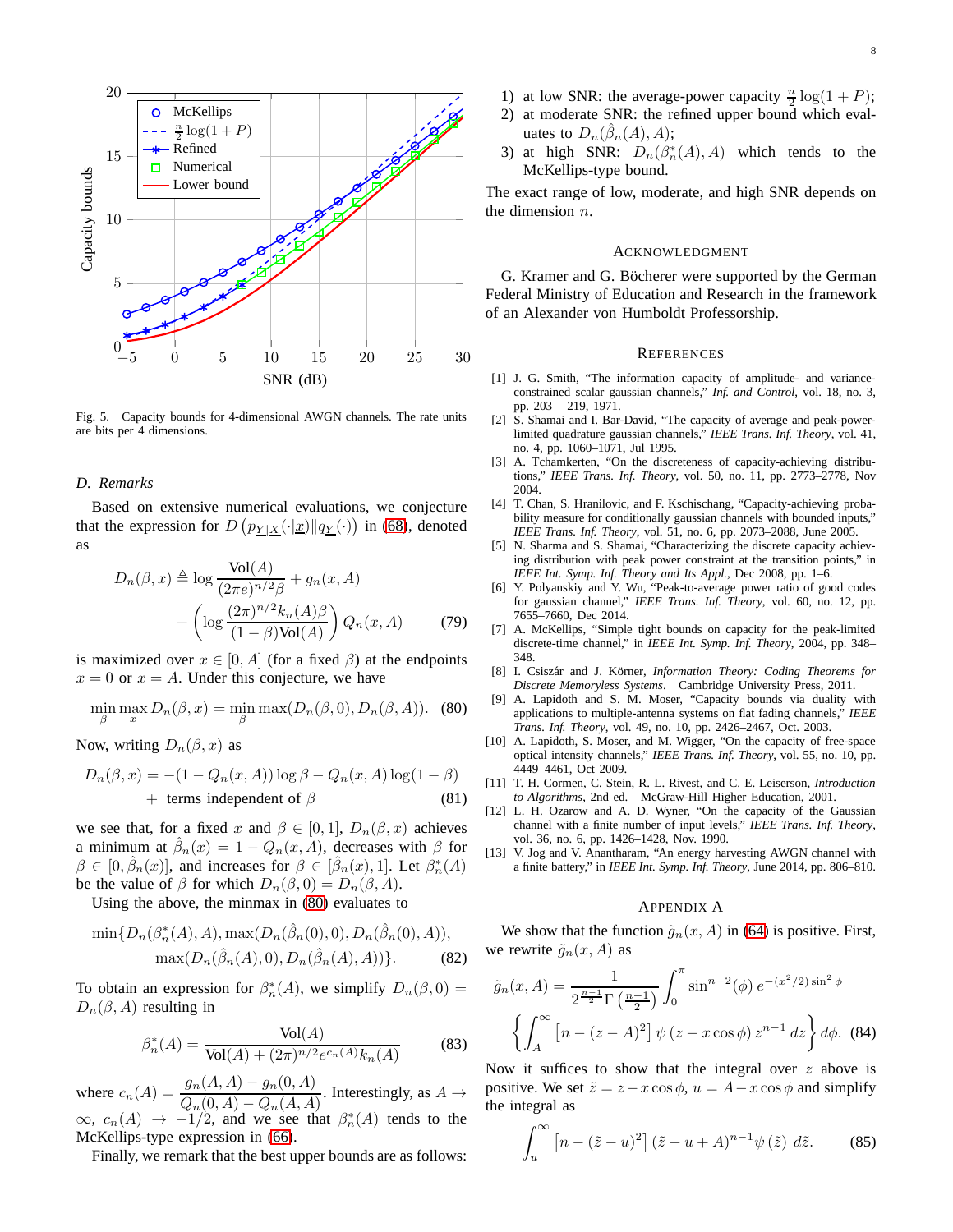For example, for  $n = 2$  we recover [\(26\)](#page-2-3). Now [\(85\)](#page-7-15) can be rewritten as

<span id="page-8-0"></span>
$$
\sum_{i=0}^{n-1} {n-1 \choose i} A^{n-1-i} \int_u^{\infty} [n(\tilde{z} - u)^i - (\tilde{z} - u)^{i+2}] \psi(\tilde{z}) d\tilde{z}.
$$
\n(86)

We claim that the integral inside the summation above is positive. In fact, we prove the following stronger inequality for  $u \geq 0$  and a non-negative integer *i*:

<span id="page-8-1"></span>
$$
\int_{u}^{\infty} [(i+1)(z-u)^{i} - (z-u)^{i+2}] \psi(z) dz \ge 0.
$$
 (87)

Since  $n \geq i + 1$  in [\(86\)](#page-8-0), the inequality [\(87\)](#page-8-1) implies that the integral in [\(86\)](#page-8-0) is positive. A proof of [\(87\)](#page-8-1) is as follows:

$$
\int_{u}^{\infty} (z - u)^{i} \psi(z) dz = \int_{u}^{\infty} (z - u)^{i} \psi(z) (z - u)^{i} dz
$$

$$
\stackrel{(a)}{=} (z - u)^{i+1} \psi(z) \Big|_{u}^{\infty} - \int_{u}^{\infty} (z - u)[(z - u)^{i}(-z\psi(z))
$$

$$
+ i(z - u)^{i-1} \psi(z) dz
$$

$$
= \int_{u}^{\infty} (z - u)^{i+2} \psi(z) dz + u \int_{u}^{\infty} (z - u)^{i+1} \psi(z) dz
$$

$$
- i \int_{u}^{\infty} (z - u)^{i} \psi(z) dz
$$

where  $(a)$  uses integration by parts. The above simplifies to [\(87\)](#page-8-1) because  $u \int_{u}^{\infty} (z - u)^{i+1} \psi(z) dz \ge 0$ .

## APPENDIX B

We use the double factorial notation

$$
n!! = \begin{cases} 2 \cdot 4 \cdots n, & n : \text{even,} \\ 1 \cdot 3 \cdots n, & n : \text{odd.} \end{cases}
$$

Using  $e^{x \cos \phi} = \sum_{m=0}^{\infty} \frac{(x \cos \phi)^m}{m!}$  $\frac{\cos \varphi}{m!}$  in the integral of [\(61\)](#page-5-6), we get the Taylor series expansion for  $I_n(x)$ ,  $n \geq 2$ , as

<span id="page-8-2"></span>
$$
\tilde{I}_n(x) = \frac{2^{(2-n)/2}}{\Gamma\left(\frac{n-1}{2}\right)\sqrt{\pi}} \sum_{m=0}^{\infty} a_{n-2,m} \frac{x^m}{m!}
$$
 (88)

where  $a_{n,m} = \int_0^{\pi} \sin^n \phi \cos^m \phi \, d\phi$ . For odd m, it is easy to see that  $a_{n,m} = 0$ . For even m, we have

$$
a_{n,m} = \begin{cases} \frac{\pi (m-1)!! (n-1)!!}{(n+m)!!}, & n : \text{even}, \\ \frac{2 (m-1)!! (n-1)!!}{(n+m)!!}, & n : \text{odd}. \end{cases}
$$
(89)

Using the above  $a_{m,n}$  in [\(88\)](#page-8-2) and simplifying, we have

$$
\tilde{I}_n(x) = d_n \sum_{k=0}^{\infty} \frac{(2k-1)!!}{(n+2k-2)!!} \frac{x^{2k}}{(2k)!}
$$
 (90)

with a suitably-defined  $d_n$ .

We show that the derivatives of the functions  $Q_n(x, A)$  and  $g_n(x, A)$  in [\(62\)](#page-5-7) and [\(63\)](#page-5-8) with respect to x are non-negative.

First, the derivative of  $e^{-x^2/2} \tilde{I}_n(zx)$  with respect to x in Taylor series form is seen to be

$$
\frac{d}{dx}(e^{-x^2/2}\tilde{I}_n(zx))
$$
\n
$$
= d_n e^{-x^2/2} \sum_{k=1}^{\infty} \frac{(2k-3)!!}{(n+2k-2)!!} \frac{z^{2k}x^{2k-1}}{(2k-2)!}
$$
\n
$$
- d_n e^{-x^2/2} \sum_{k=0}^{\infty} \frac{(2k-1)!!}{(n+2k-2)!!} \frac{z^{2k}x^{2k+1}}{(2k)!}
$$
\n
$$
= d_n e^{-x^2/2} \sum_{k=0}^{\infty} \left(\frac{z^{2k+2}}{n+2k} - z^{2k}\right) \frac{(2k-1)!!}{(n+2k-2)!!} \frac{x^{2k+1}}{(2k)!}.
$$
\n(91)

Using [\(91\)](#page-8-3) in the definition of  $Q_n(x, A)$ , we see that

<span id="page-8-4"></span><span id="page-8-3"></span>
$$
\frac{dQ_n(x,A)}{dx} = \sum_{k=0}^{\infty} t_{n,k}(x) \int_A^{\infty} \left(\frac{z^{2k+2}}{n+2k} - z^{2k}\right) z^{n-1} e^{-z^2/2} dz \quad (92)
$$

where  $t_{n,k}(x) \triangleq d_n e^{-x^2/2} \frac{(2k-1)!!}{(n+2k-2)!}$  $\frac{(2k-1)!!}{(n+2k-2)!!} \frac{x^{2k+1}}{(2k)!}$ . We now show that the integral in [\(91\)](#page-8-3) is non-negative, which implies that the derivative of  $Q_n(x, A)$  with respect to x is non-negative. We have

$$
\int_{A}^{\infty} (z^{2k}) z^{n-1} e^{-z^2/2} dz = \int_{A}^{\infty} e^{-z^2/2} \left(\frac{z^{n+2k}}{n+2k}\right)' dz
$$

$$
= \frac{-A^{n+2k} e^{-A^2/2}}{n+2k} + \int_{A}^{\infty} \left(\frac{z^{2k+2}}{n+2k}\right) z^{n-1} e^{-z^2/2} dz \quad (93)
$$

where we used integration by parts in the last step. Rearranging the above equation, since  $\frac{A^{n+2k}e^{-A^2/2}}{n+2k} > 0$ , we see that the integral in [\(92\)](#page-8-4) is non-negative.

For  $g_n(x, A)$ , a similar approach is used. Using [\(91\)](#page-8-3) in the definition of  $g_n(x, A)$ , we see that

$$
\frac{dg_n(x,A)}{dx} = \sum_{k=0}^{\infty} t_{n,k}(x) \int_A^{\infty} \left(\frac{z^{2k+2}}{n+2k} - z^{2k}\right) \frac{(z-A)^2}{2} z^{n-1} e^{-z^2/2} dz.
$$
\n(94)

A proof for the non-negativity of the integral in [\(94\)](#page-8-5) is

<span id="page-8-5"></span>
$$
\int_{A}^{\infty} (z^{2k}) \frac{(z-A)^2}{2} z^{n-1} e^{-z^2/2} dz
$$
  
= 
$$
\int_{A}^{\infty} \frac{(z-A)^2}{2} e^{-z^2/2} \left(\frac{z^{n+2k}}{n+2k}\right)' dz
$$
  
= 
$$
\int_{A}^{\infty} \left(\frac{z^{2k+2}}{n+2k}\right) \frac{(z-A)^2}{2} z^{n-1} e^{-z^2/2} dz
$$
  
- 
$$
\int_{A}^{\infty} \left(\frac{z^{n+2k}}{n+2k}\right) (z-A) e^{-z^2/2} dz
$$
(95)

where we used integration by parts in the last step. Rearranging the above equation, since  $\left(\frac{z^{n+2k}}{n+2k}\right)$  $\frac{z^{n+2k}}{n+2k}$   $(z - A)e^{-z^2/2} > 0$  for  $z > A$ , we see that the integral in [\(94\)](#page-8-5) is non-negative.